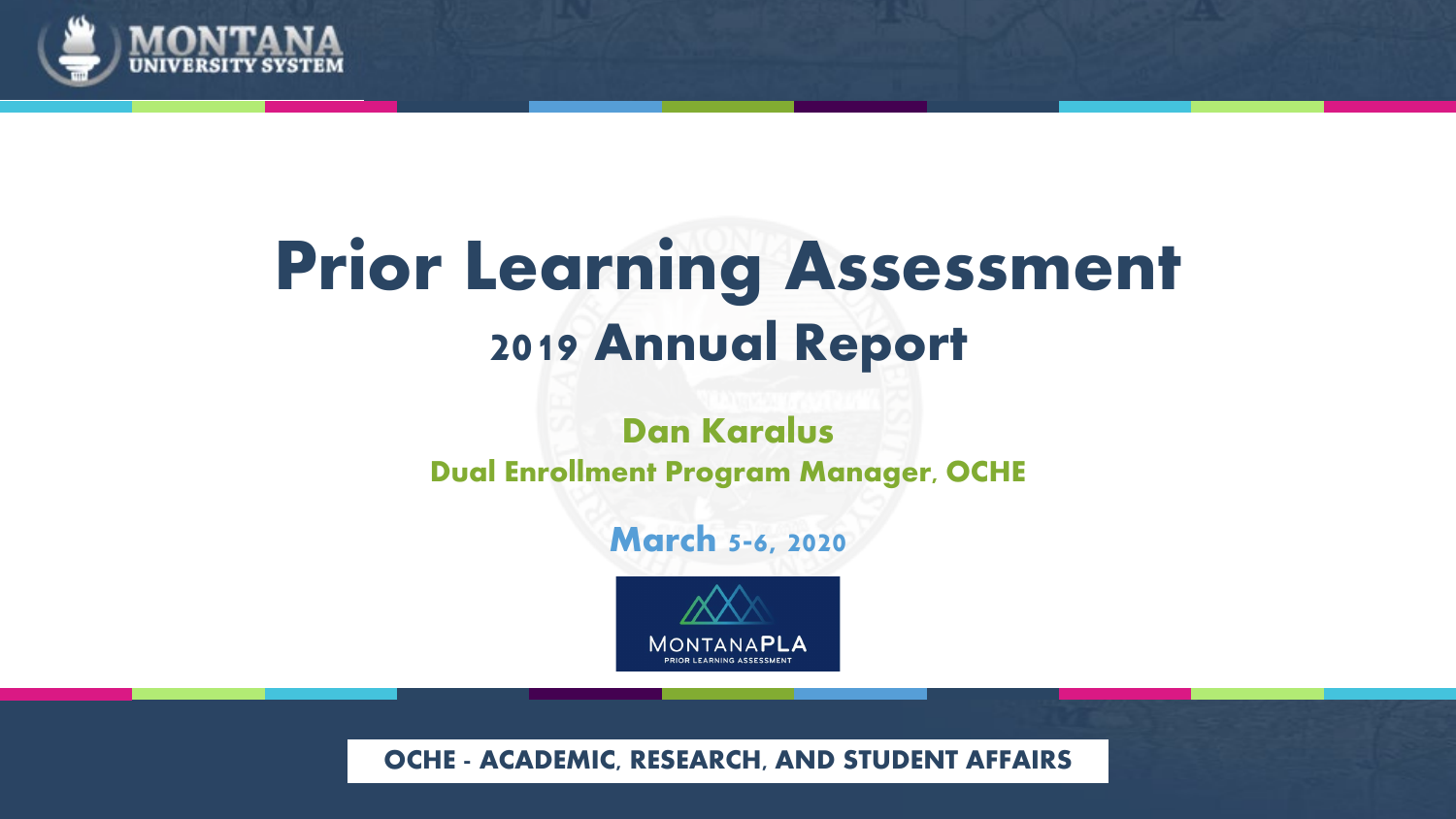

## **College Credit for What Students Already Know**

- **Work experience**
- **Experiential learning**
- **Military Service**
- **Volunteer work**
- **Other education and training**
- **Up to 25% of credits toward degree**
- **Recognition of skills, knowledge, experience, competency**

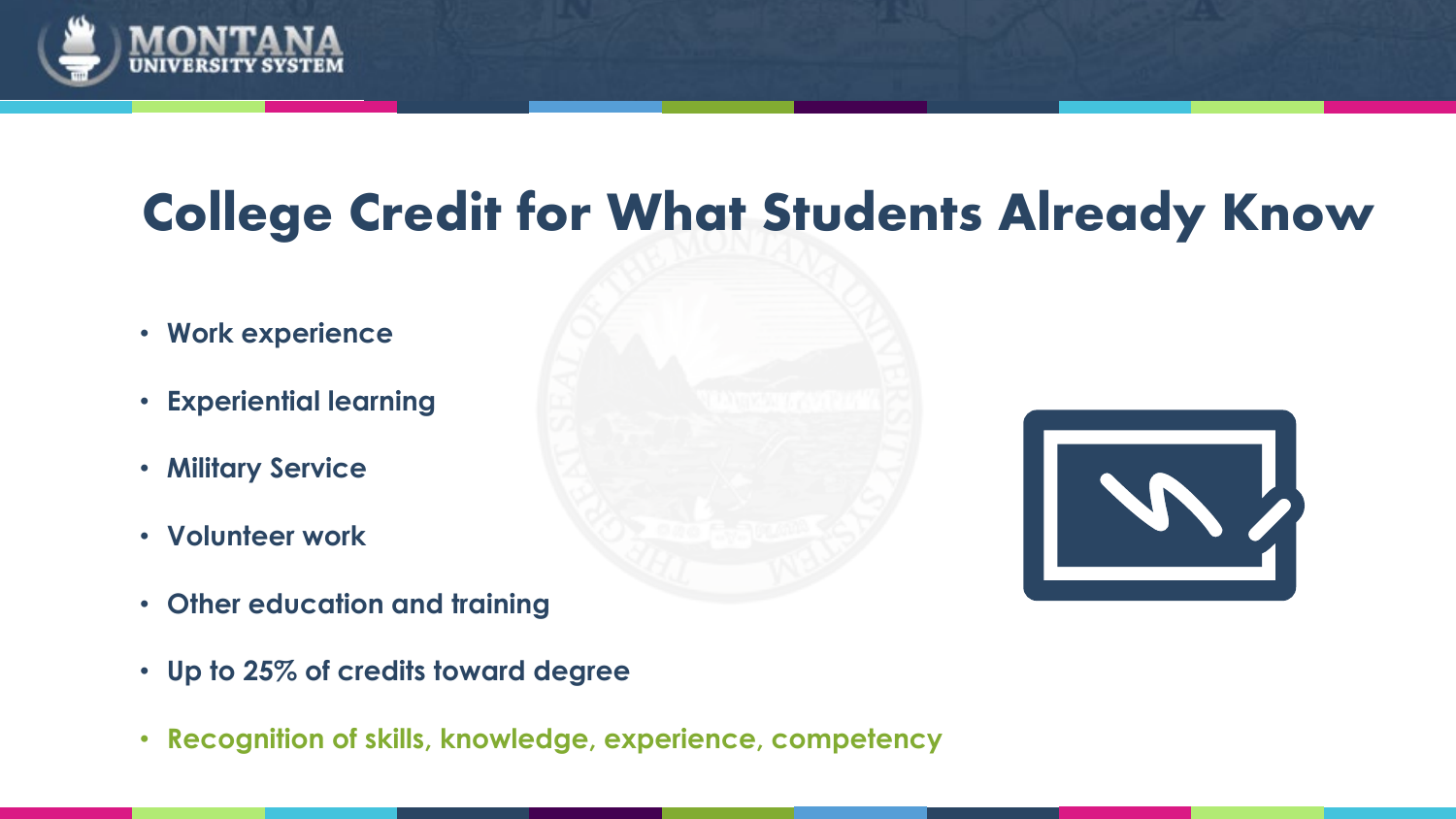

### **Prior Learning Assessment in the MUS (2014-2018)**

- **Formed PLA Task Force and PLA Council**
- **Completed PLA Policy & Procedures**
- **Completed PLA Expanded Policy Recommendations**
- **Produced PLA marketing materials**
- **Implemented PLA data tracking**
- **Dissolved PLA Council (2018) after PLA work complete**

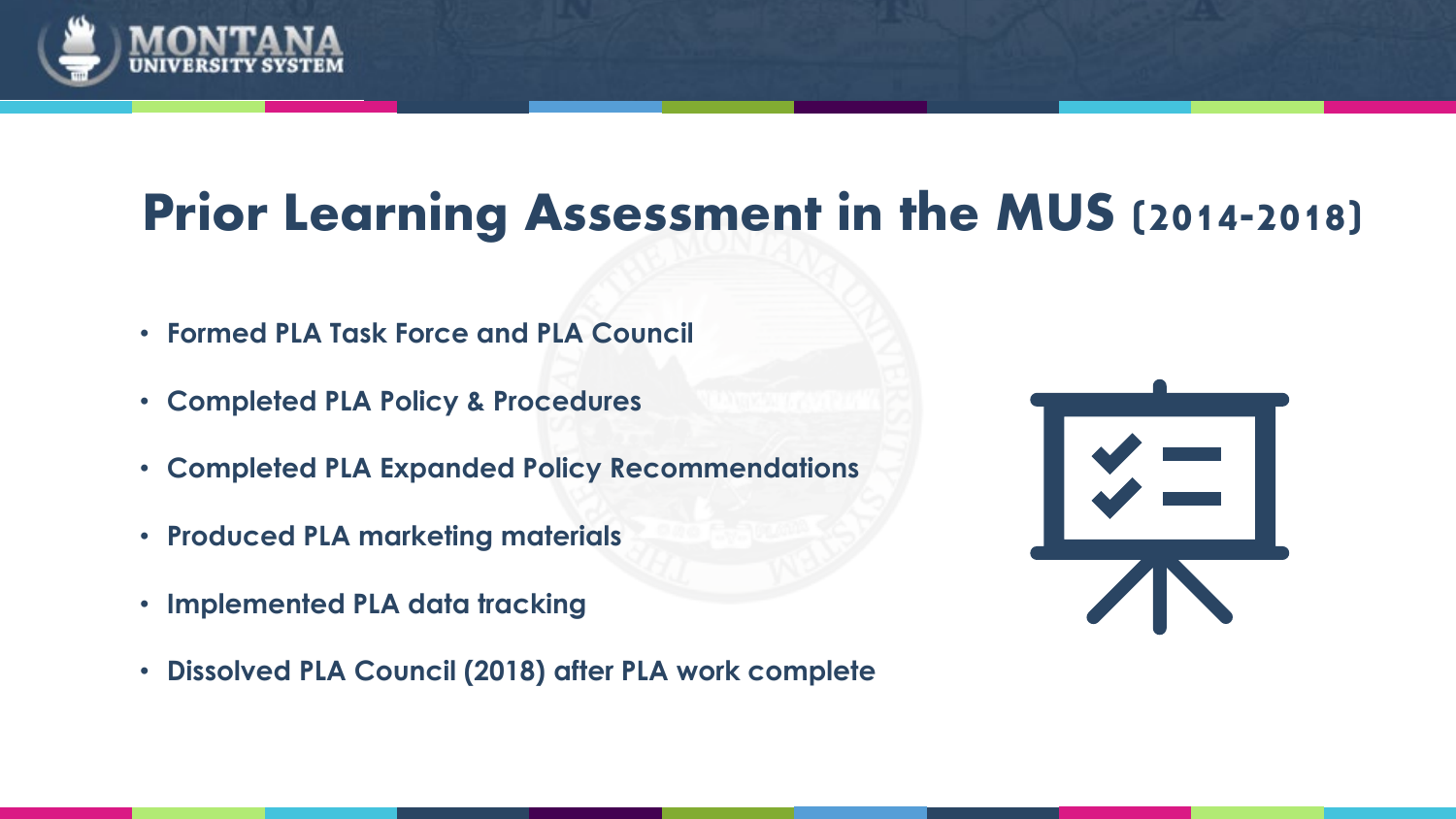

| <b>Fall 2018</b>                      |      | Spring 2019                                  |     |
|---------------------------------------|------|----------------------------------------------|-----|
| <b>AP</b>                             | 6582 | <b>AP</b>                                    | 624 |
| International<br><b>Baccalaureate</b> | 507  | <b>International</b><br><b>Baccalaureate</b> | 484 |
| Military                              | 405  | Military                                     | 386 |
| Other                                 | 246  | Other                                        | 24  |
| <b>CLEP</b>                           | 221  | <b>CLEP</b>                                  | 216 |
| Challenge                             | 141  | Challenge                                    | 135 |
| Straighterline                        | 76   | Straighterline                               | 64  |
| <b>ACE</b>                            | 43   | <b>ACE</b>                                   | 34  |
| <b>Total</b>                          | 8221 | <b>Total</b>                                 | 780 |

| <b>Fall 2018</b>                    |      | <b>Spring 2019</b>                           |              |
|-------------------------------------|------|----------------------------------------------|--------------|
| <b>AP</b>                           | 6582 | <b>AP</b>                                    | 6241         |
| <b>iternational</b><br>accalaureate | 507  | <b>International</b><br><b>Baccalaureate</b> | 484          |
| Military                            | 405  | Military                                     | 386          |
| Other                               | 246  | Other                                        | 248          |
| <b>CLEP</b>                         | 221  | <b>CLEP</b>                                  | 216          |
| Challenge                           | 141  | Challenge                                    | 135          |
| raighterline                        | 76   | Straighterline                               | 64           |
| <b>ACE</b>                          | 43   | <b>ACE</b>                                   | 34           |
| <b>Total</b>                        | 8221 | <b>Total</b>                                 | 78o <u>8</u> |

**Count of Students that earned PLA credits in the MUS by Assessment Type**

**Fall 2018 & Spring 2019**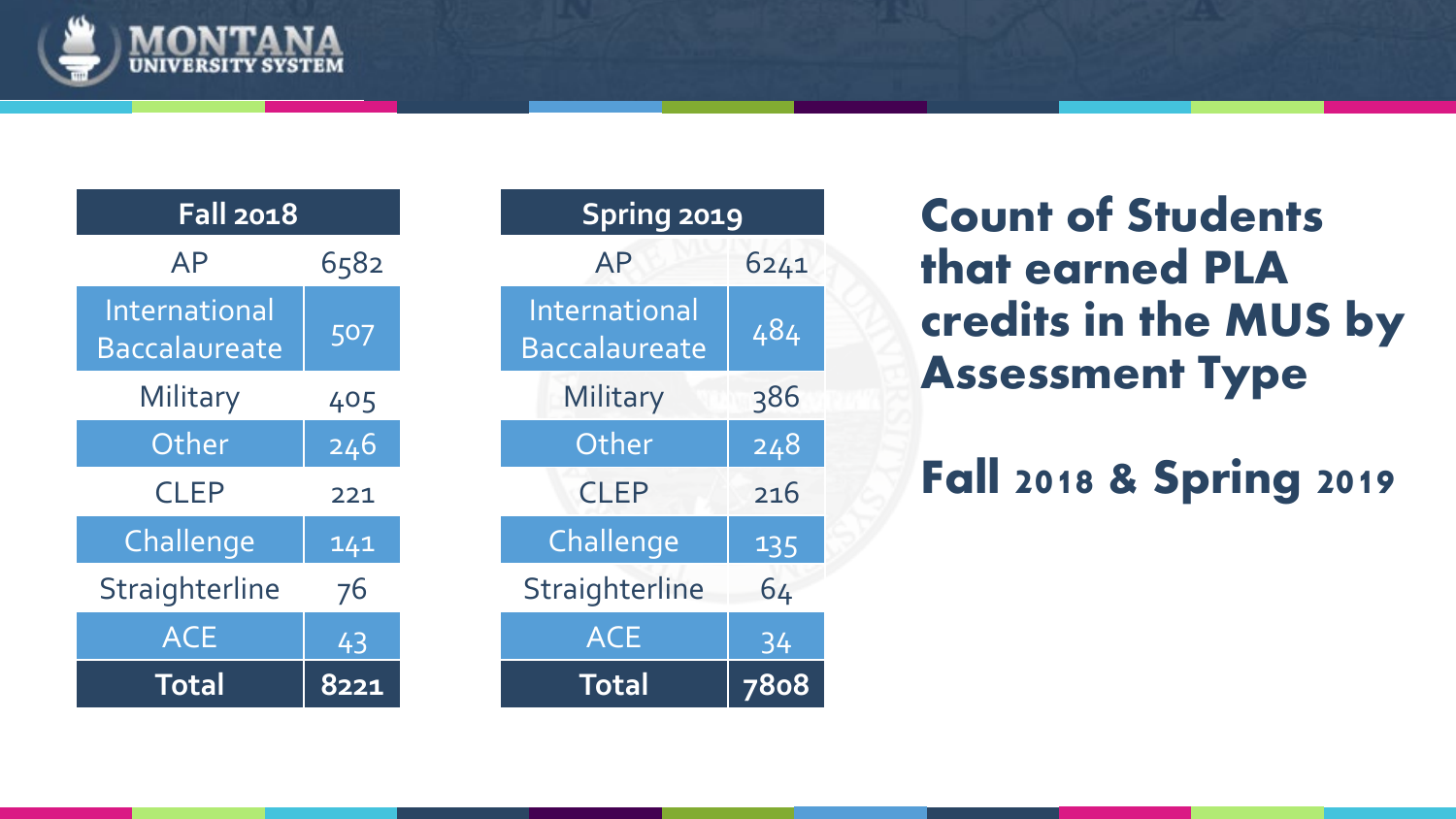

**Percent of PLA Students by Assessment Type, Fall 2018 & Spring 2019**

**AP: 80%**

**Non-AP: 20%**

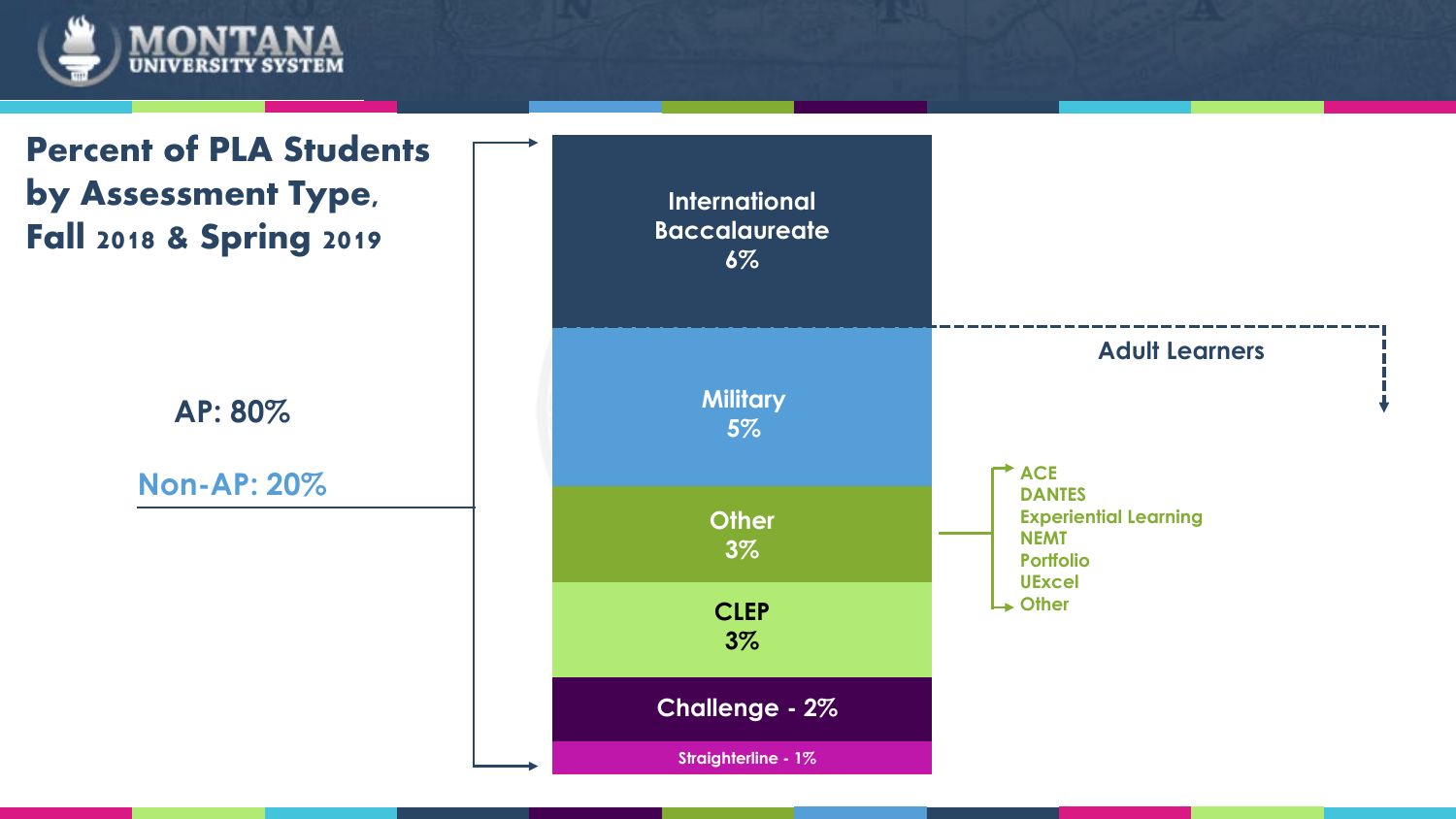



#### **PLA Participation in the MUS, Fall 2018 & Spring 2019**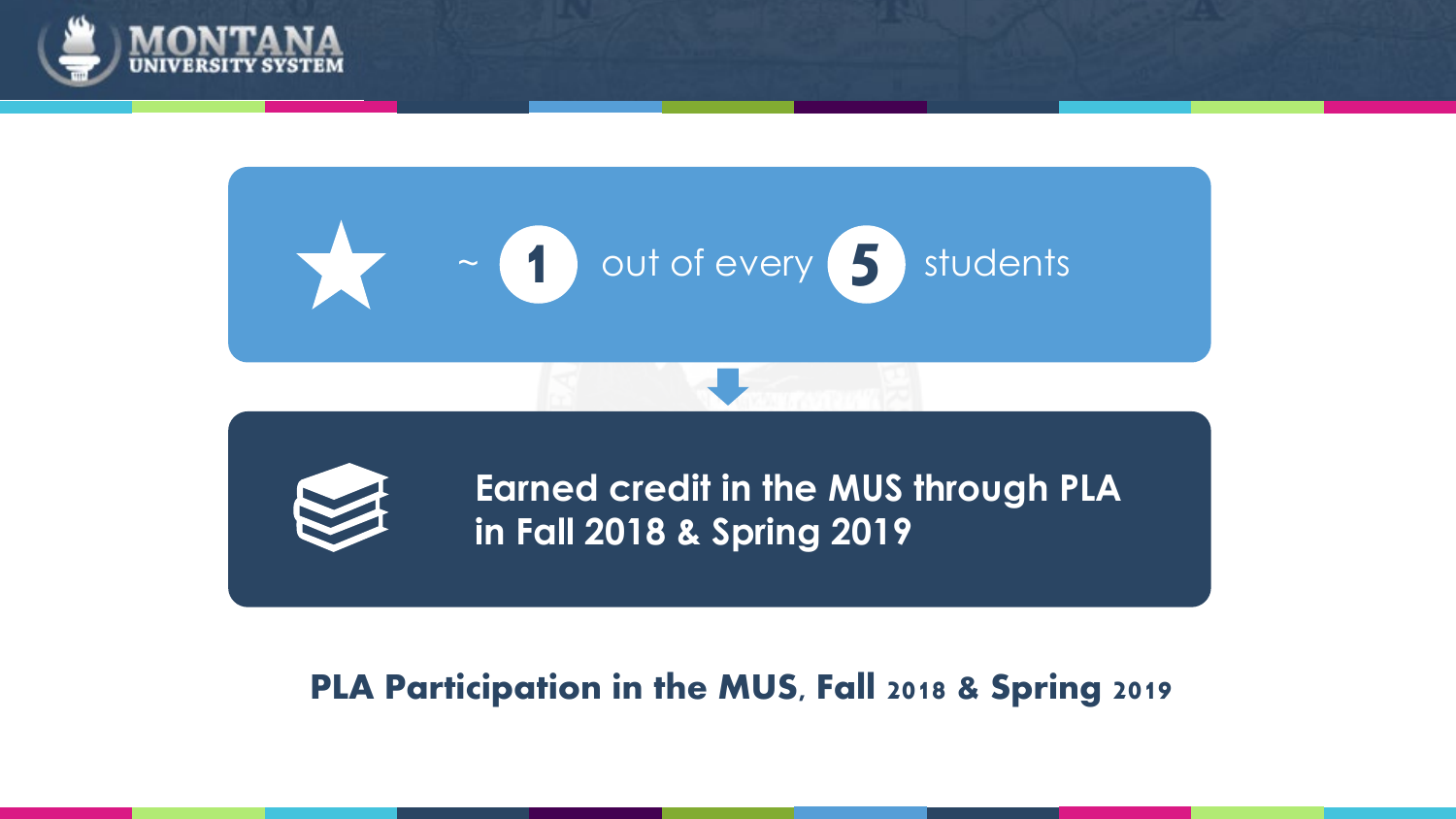

### **Veteran PLA Participation in the MUS Fall 2018 & Spring 2019**



**33%** Percent of enrolled veterans **received PLA credit**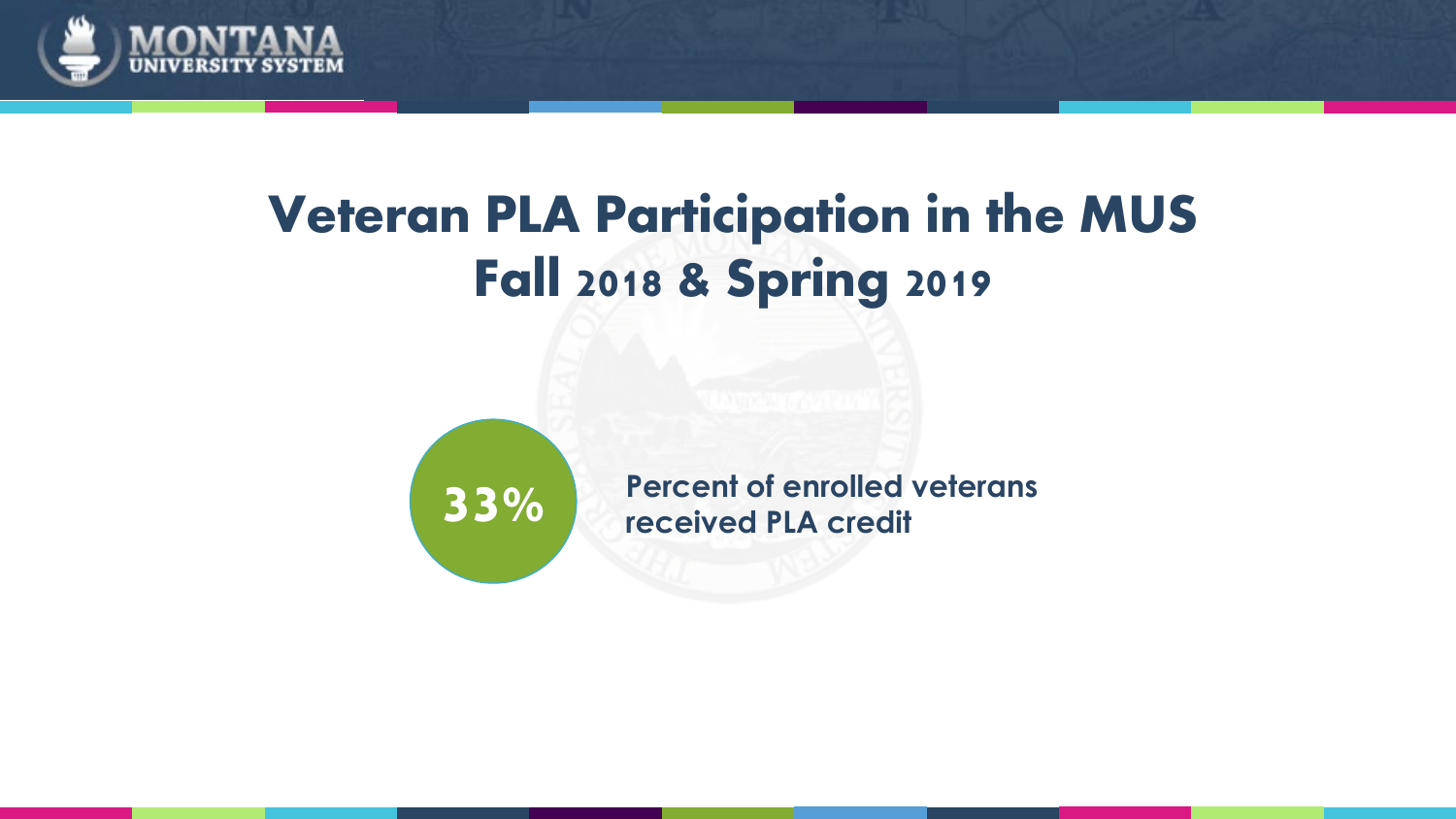

#### **PLA Cost Savings for Students**





**~ 85%**

**Average cost of PLA exams and fees**

**Savings compared to the average 4-year MUS resident tuition rate**